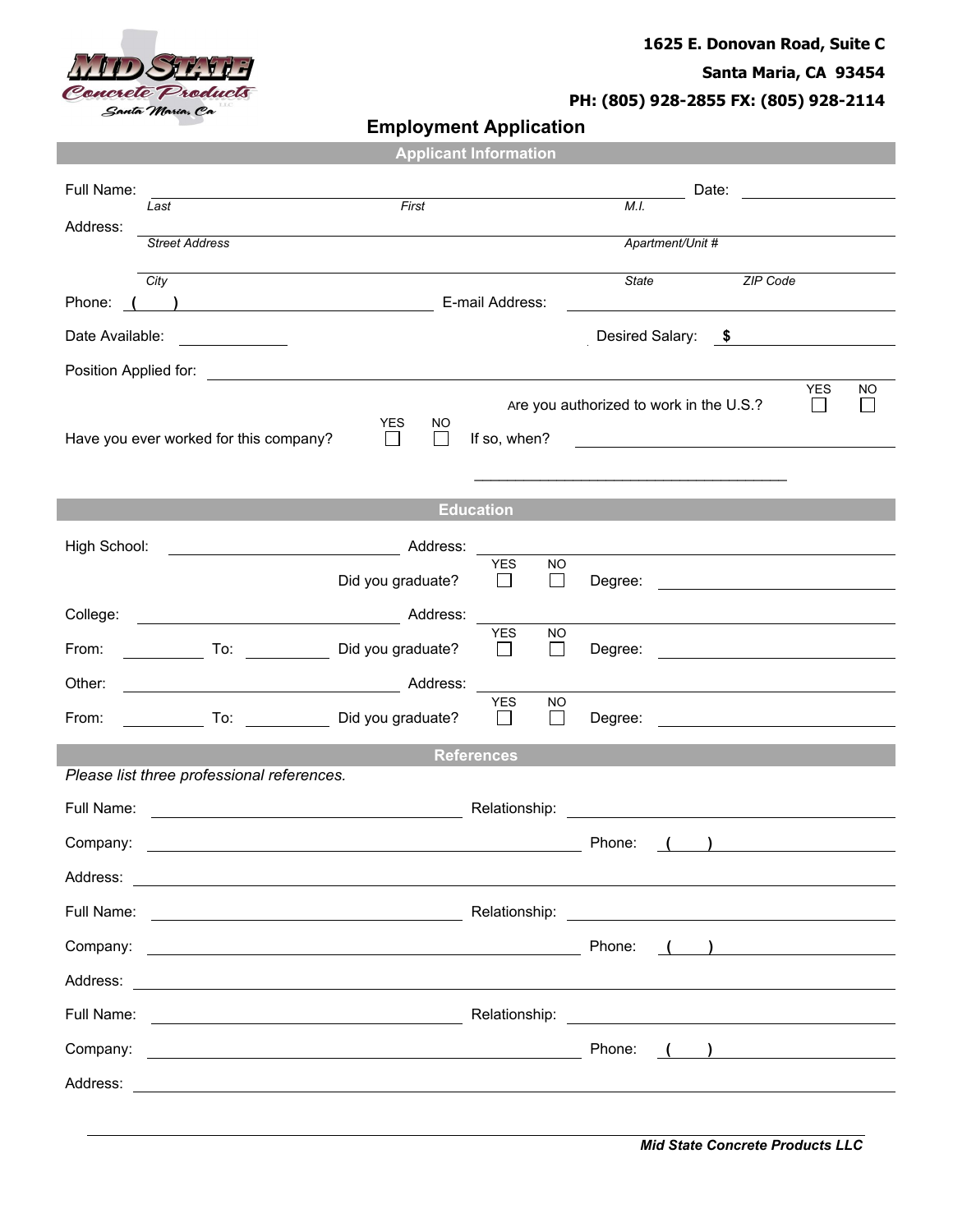| <b>Previous Employment</b>                                                                                                                                                                                                     |                                                                                                                                                                                                                                                                                                                                                            |  |  |  |
|--------------------------------------------------------------------------------------------------------------------------------------------------------------------------------------------------------------------------------|------------------------------------------------------------------------------------------------------------------------------------------------------------------------------------------------------------------------------------------------------------------------------------------------------------------------------------------------------------|--|--|--|
| Company:<br><u> 1989 - Johann Harry Harry Harry Harry Harry Harry Harry Harry Harry Harry Harry Harry Harry Harry Harry Harry</u>                                                                                              | Phone:<br>$\begin{picture}(20,20)(-0.0,0.0) \put(0,0){\line(1,0){10}} \put(15,0){\line(1,0){10}} \put(15,0){\line(1,0){10}} \put(15,0){\line(1,0){10}} \put(15,0){\line(1,0){10}} \put(15,0){\line(1,0){10}} \put(15,0){\line(1,0){10}} \put(15,0){\line(1,0){10}} \put(15,0){\line(1,0){10}} \put(15,0){\line(1,0){10}} \put(15,0){\line(1,0){10}} \put($ |  |  |  |
| Address:<br><u> 1989 - Johann Harry Harry Harry Harry Harry Harry Harry Harry Harry Harry Harry Harry Harry Harry Harry Harry</u>                                                                                              | Supervisor:<br><u> 1980 - Andrea Station (b. 1980)</u>                                                                                                                                                                                                                                                                                                     |  |  |  |
| Job Title:                                                                                                                                                                                                                     |                                                                                                                                                                                                                                                                                                                                                            |  |  |  |
| Responsibilities: New York State State State State State State State State State State State State State State State State State State State State State State State State State State State State State State State State Sta |                                                                                                                                                                                                                                                                                                                                                            |  |  |  |
| From:<br>To: Reason for Leaving:                                                                                                                                                                                               |                                                                                                                                                                                                                                                                                                                                                            |  |  |  |
| <b>YES</b><br>May we contact your previous supervisor for a reference?                                                                                                                                                         | <b>NO</b><br>$\perp$                                                                                                                                                                                                                                                                                                                                       |  |  |  |
| Company:<br><u> 1989 - Johann Harry Harry Harry Harry Harry Harry Harry Harry Harry Harry Harry Harry Harry Harry Harry Harry</u>                                                                                              | Phone:<br>$\left(\begin{array}{c} \begin{array}{c} \begin{array}{c} \end{array}\\ \end{array}\right)$                                                                                                                                                                                                                                                      |  |  |  |
| Address:<br><u> Alexandria de la contrada de la contrada de la contrada de la contrada de la contrada de la contrada de la c</u>                                                                                               | Supervisor:                                                                                                                                                                                                                                                                                                                                                |  |  |  |
|                                                                                                                                                                                                                                |                                                                                                                                                                                                                                                                                                                                                            |  |  |  |
|                                                                                                                                                                                                                                |                                                                                                                                                                                                                                                                                                                                                            |  |  |  |
| From:<br>To: Reason for Leaving:                                                                                                                                                                                               |                                                                                                                                                                                                                                                                                                                                                            |  |  |  |
| <b>YES</b><br>May we contact your previous supervisor for a reference?                                                                                                                                                         | <b>NO</b>                                                                                                                                                                                                                                                                                                                                                  |  |  |  |
|                                                                                                                                                                                                                                | Phone:<br>$\left(\begin{array}{cc} \end{array}\right)$                                                                                                                                                                                                                                                                                                     |  |  |  |
|                                                                                                                                                                                                                                |                                                                                                                                                                                                                                                                                                                                                            |  |  |  |
| Job Title: _________________________________                                                                                                                                                                                   |                                                                                                                                                                                                                                                                                                                                                            |  |  |  |
|                                                                                                                                                                                                                                |                                                                                                                                                                                                                                                                                                                                                            |  |  |  |
| From:<br>To: Reason for Leaving:                                                                                                                                                                                               |                                                                                                                                                                                                                                                                                                                                                            |  |  |  |
| YES.<br><b>NO</b><br>May we contact your previous supervisor for a reference?                                                                                                                                                  |                                                                                                                                                                                                                                                                                                                                                            |  |  |  |

## **Disclaimer and Signature**

*I certify that my answers above are true and complete to the best of my knowledge.*

If this application leads to employment, I understand that false or misleading information in my application or interview *may result in my release.*